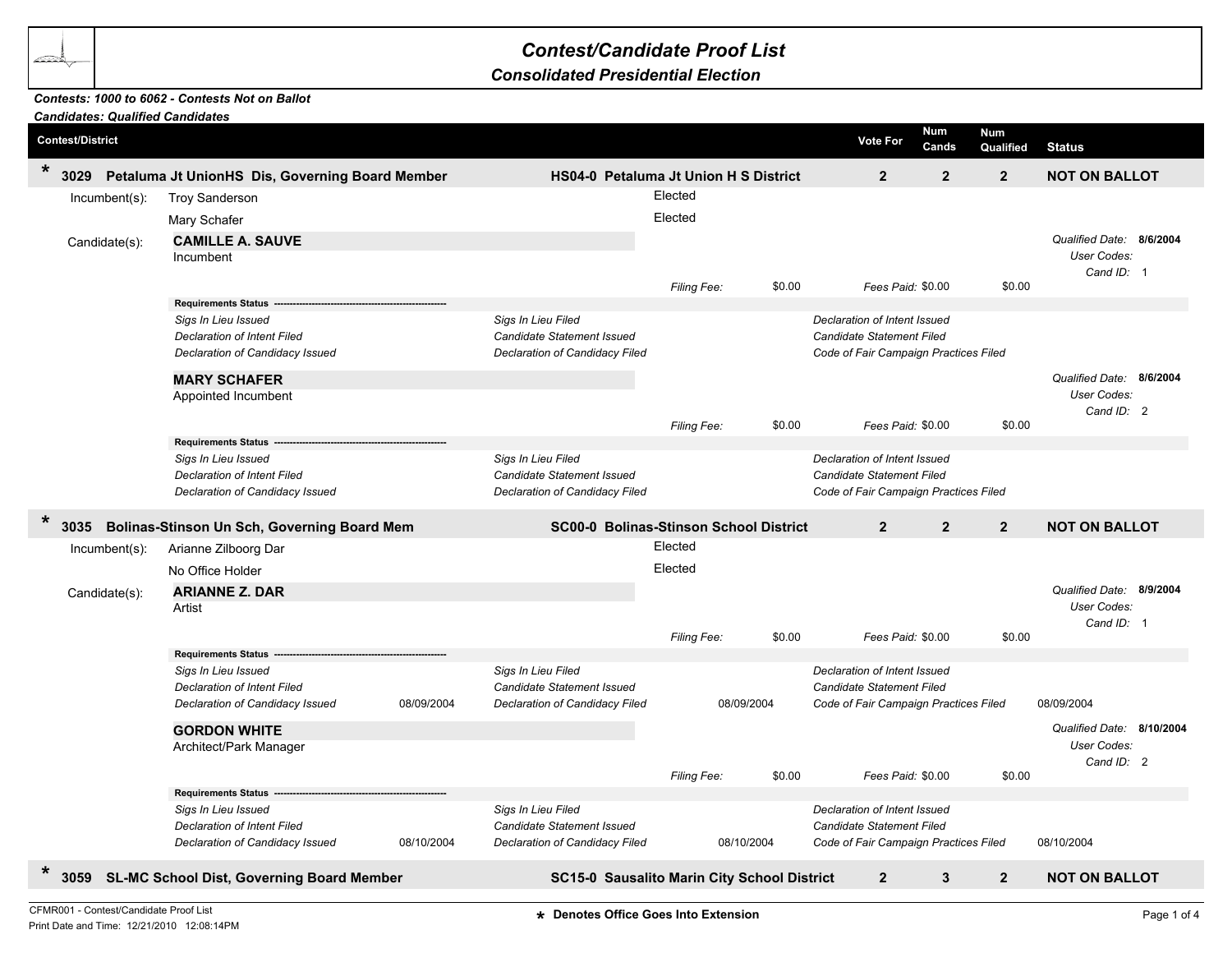| <b>Contest/District</b> |                                                   |            |                                                  |                    |            |                                       | <b>Vote For</b>                       | Num<br>Cands | <b>Num</b><br>Qualified | <b>Status</b>            |                          |
|-------------------------|---------------------------------------------------|------------|--------------------------------------------------|--------------------|------------|---------------------------------------|---------------------------------------|--------------|-------------------------|--------------------------|--------------------------|
| $\ast$<br>3059          | <b>SL-MC School Dist, Governing Board Member</b>  |            | SC15-0 Sausalito Marin City School District      |                    |            |                                       | $\mathbf{2}$                          | $\mathbf{3}$ | $\overline{2}$          | <b>NOT ON BALLOT</b>     |                          |
| Incumbent(s):           | William J Ziegler Jr                              |            |                                                  |                    |            |                                       |                                       |              |                         |                          |                          |
|                         | Karen Marie Benjamin                              |            |                                                  |                    |            |                                       |                                       |              |                         |                          |                          |
| Candidate(s):           | <b>THOMAS H. CLARK</b>                            |            |                                                  |                    |            |                                       |                                       |              |                         | Qualified Date: 8/4/2004 |                          |
|                         | Appointed Incumbent                               |            |                                                  |                    |            |                                       |                                       |              |                         | User Codes:              |                          |
|                         |                                                   |            |                                                  |                    |            |                                       |                                       |              |                         | Cand ID: 2               |                          |
|                         |                                                   |            |                                                  | Filing Fee:        |            | \$0.00                                | Fees Paid: \$0.00                     |              | \$0.00                  |                          |                          |
|                         | <b>Requirements Status</b><br>Sigs In Lieu Issued |            | Sigs In Lieu Filed                               |                    |            |                                       | Declaration of Intent Issued          |              |                         |                          |                          |
|                         | <b>Declaration of Intent Filed</b>                |            | Candidate Statement Issued                       |                    | 07/30/2004 |                                       | Candidate Statement Filed             |              |                         | 08/04/2004               |                          |
|                         | Declaration of Candidacy Issued                   | 07/30/2004 | Declaration of Candidacy Filed                   |                    | 08/04/2004 |                                       | Code of Fair Campaign Practices Filed |              |                         | 08/04/2004               |                          |
|                         | <b>DIANA LYNNE TURNER</b>                         |            |                                                  |                    |            |                                       |                                       |              |                         | Qualified Date: 8/5/2004 |                          |
|                         | Appointed Incumbent                               |            |                                                  |                    |            |                                       |                                       |              |                         | User Codes:              |                          |
|                         |                                                   |            |                                                  | Filing Fee:        |            | \$0.00                                | Fees Paid: \$0.00                     |              | \$0.00                  | Cand ID: 3               |                          |
|                         | <b>Requirements Status</b>                        |            |                                                  |                    |            |                                       |                                       |              |                         |                          |                          |
|                         | Sigs In Lieu Issued                               |            | Sigs In Lieu Filed                               |                    |            |                                       | Declaration of Intent Issued          |              |                         |                          |                          |
|                         | <b>Declaration of Intent Filed</b>                |            | Candidate Statement Issued                       |                    | 08/04/2004 |                                       | Candidate Statement Filed             |              |                         | 08/05/2004               |                          |
|                         | Declaration of Candidacy Issued                   | 08/04/2004 | Declaration of Candidacy Filed                   |                    | 08/05/2004 |                                       | Code of Fair Campaign Practices Filed |              |                         | 08/05/2004               |                          |
| $\ast$                  | 6011 Director, Marin Co Resor Cons Dis            |            | RCON01-0 Marin Resource Conservation Distriction |                    |            |                                       |                                       | $\mathbf{3}$ | 3                       | <b>NOT ON BALLOT</b>     |                          |
| Incumbent(s):           | Hank Corda                                        |            |                                                  | Elected            |            |                                       |                                       |              |                         |                          |                          |
|                         | <b>Steve Daniel Doughty</b>                       |            |                                                  | Elected            |            |                                       |                                       |              |                         |                          |                          |
|                         | Richard J Plant                                   |            |                                                  | Elected            |            |                                       |                                       |              |                         |                          |                          |
| Candidate(s):           | <b>RICHARD PLANT</b>                              |            |                                                  |                    |            |                                       |                                       |              |                         | Qualified Date: 8/3/2004 |                          |
|                         | Incumbent                                         |            |                                                  |                    |            |                                       |                                       |              |                         | User Codes:              |                          |
|                         |                                                   |            |                                                  |                    |            |                                       |                                       |              |                         | Cand ID: 1               |                          |
|                         | <b>Requirements Status -</b>                      |            |                                                  | Filing Fee:        |            | \$0.00                                | Fees Paid: \$0.00                     |              | \$0.00                  |                          |                          |
|                         | Sigs In Lieu Issued                               |            | Sigs In Lieu Filed                               |                    |            |                                       | Declaration of Intent Issued          |              |                         |                          |                          |
|                         | <b>Declaration of Intent Filed</b>                |            | Candidate Statement Issued                       |                    |            |                                       | Candidate Statement Filed             |              |                         |                          |                          |
|                         | Declaration of Candidacy Issued                   | 07/15/2004 | Declaration of Candidacy Filed                   |                    | 08/03/2004 |                                       | Code of Fair Campaign Practices Filed |              |                         | 08/03/2004               |                          |
|                         | HENRY (HANK) CORDA                                |            |                                                  |                    |            |                                       |                                       |              |                         | Qualified Date: 8/6/2004 |                          |
|                         | Incumbent                                         |            |                                                  |                    |            |                                       |                                       |              |                         | User Codes:              |                          |
|                         |                                                   |            |                                                  |                    |            |                                       |                                       |              |                         | Cand ID: 2               |                          |
|                         |                                                   |            |                                                  | Filing Fee:        |            | \$0.00                                | Fees Paid: \$0.00                     |              | \$0.00                  |                          |                          |
|                         | <b>Requirements Status</b><br>Sigs In Lieu Issued |            | Sigs In Lieu Filed                               |                    |            |                                       | Declaration of Intent Issued          |              |                         |                          |                          |
|                         | Declaration of Intent Filed                       |            | Candidate Statement Issued                       |                    |            |                                       | Candidate Statement Filed             |              |                         |                          |                          |
|                         | Declaration of Candidacy Issued                   | 08/03/2004 | Declaration of Candidacy Filed                   | 08/06/2004         |            | Code of Fair Campaign Practices Filed |                                       |              | 08/06/2004              |                          |                          |
|                         | <b>STEVE DANIEL DOUGHTY</b>                       |            |                                                  |                    |            |                                       |                                       |              |                         |                          | Qualified Date: 8/4/2004 |
|                         | Rancher                                           |            |                                                  |                    |            |                                       |                                       |              |                         | User Codes:              |                          |
|                         |                                                   |            |                                                  |                    |            |                                       |                                       |              |                         | Cand ID: 3               |                          |
|                         |                                                   |            |                                                  | <b>Filing Fee:</b> |            | \$0.00                                | Fees Paid: \$0.00                     |              | \$0.00                  |                          |                          |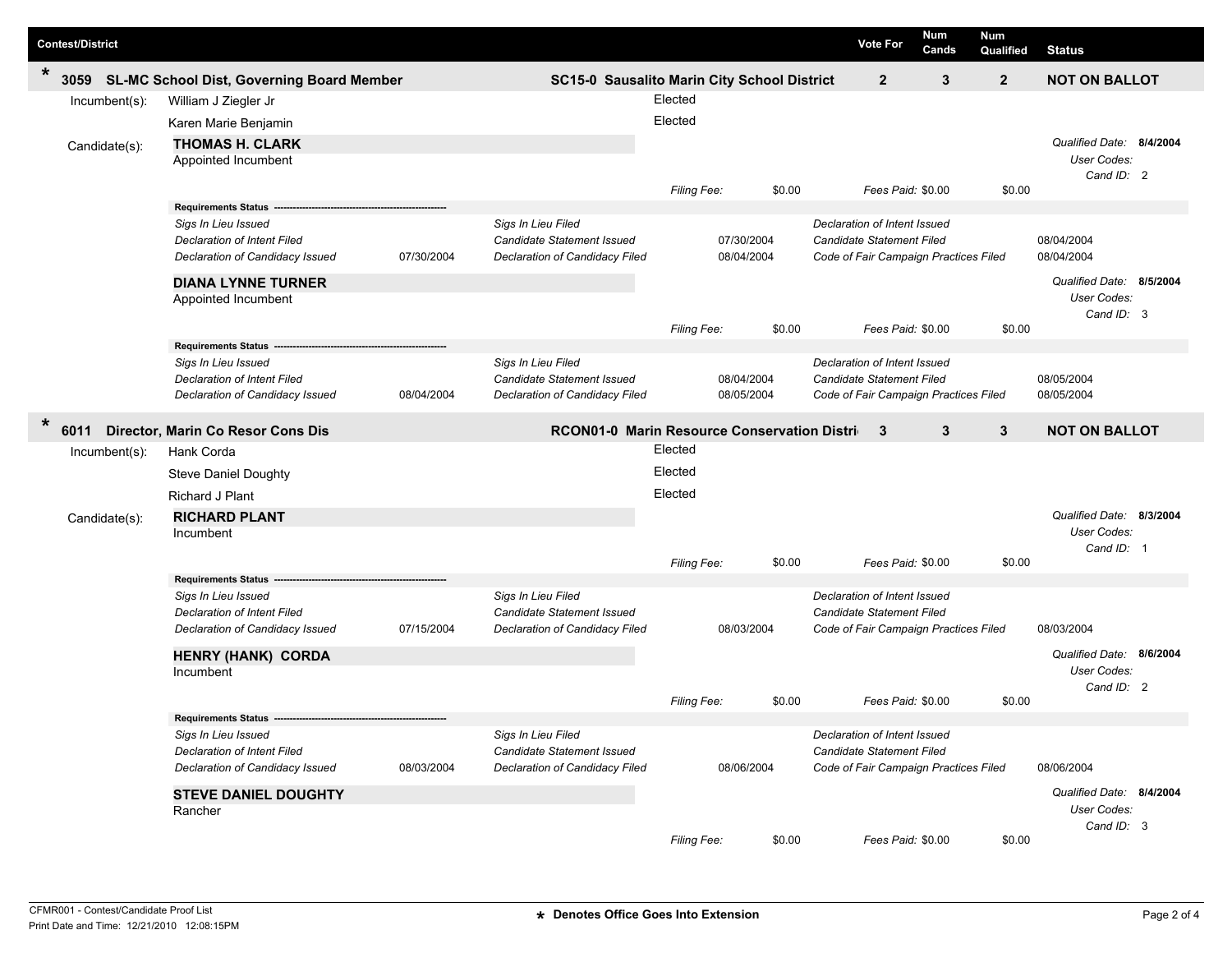| <b>Contest/District</b>        |                                                                                                                                                        |            |                                                                                    |                               |            |        | <b>Vote For</b>                                                                                    | Num<br>Cands | <b>Num</b><br>Qualified                                | <b>Status</b>                                          |          |
|--------------------------------|--------------------------------------------------------------------------------------------------------------------------------------------------------|------------|------------------------------------------------------------------------------------|-------------------------------|------------|--------|----------------------------------------------------------------------------------------------------|--------------|--------------------------------------------------------|--------------------------------------------------------|----------|
|                                | <b>Non-Partisan DISTRICT MARIN CO RESOURCE CONSERVATION DIST Director</b>                                                                              |            |                                                                                    |                               |            |        |                                                                                                    |              |                                                        |                                                        |          |
| 6011                           | Director, Marin Co Resor Cons Dis                                                                                                                      |            |                                                                                    |                               |            |        | 3                                                                                                  | 3            | 3                                                      | <b>NOT ON BALLOT</b>                                   |          |
|                                | <b>Requirements Status</b><br>Sigs In Lieu Issued<br><b>Declaration of Intent Filed</b><br>Declaration of Candidacy Issued                             | 08/05/2004 | Sigs In Lieu Filed<br>Candidate Statement Issued<br>Declaration of Candidacy Filed |                               | 08/05/2004 |        | Declaration of Intent Issued<br>Candidate Statement Filed<br>Code of Fair Campaign Practices Filed |              |                                                        | 08/05/2004                                             |          |
| 6015                           | <b>Director, Bolinas Fpd</b>                                                                                                                           |            | <b>FI02-0 Bolinas Fire Protection District</b>                                     |                               |            |        | 3                                                                                                  | 3            | $\mathbf{3}$                                           | <b>NOT ON BALLOT</b>                                   |          |
| Incumbent(s):                  | Shannon Clark Kilkenny<br>Sheila O Donnell                                                                                                             |            |                                                                                    | Elected<br>Elected<br>Elected |            |        |                                                                                                    |              |                                                        | Qualified Date: 7/26/2004<br>User Codes:<br>Cand ID: 1 |          |
| Candidate(s):                  | David Leon Kimball<br><b>NINA M. PHILLIPS</b><br>Incumbent                                                                                             |            |                                                                                    |                               |            |        |                                                                                                    |              |                                                        |                                                        |          |
|                                |                                                                                                                                                        |            |                                                                                    | Filing Fee:                   |            | \$0.00 | Fees Paid: \$0.00                                                                                  |              | \$0.00                                                 |                                                        |          |
|                                | <b>Requirements Status</b><br>Sigs In Lieu Issued<br>Declaration of Intent Filed<br>Declaration of Candidacy Issued<br><b>MIKE AITKEN</b><br>Incumbent | 07/26/2004 | Sigs In Lieu Filed<br>Candidate Statement Issued<br>Declaration of Candidacy Filed |                               | 07/26/2004 |        | Declaration of Intent Issued<br>Candidate Statement Filed<br>Code of Fair Campaign Practices Filed |              | 07/26/2004<br>Qualified Date: 7/27/2004<br>User Codes: |                                                        |          |
|                                |                                                                                                                                                        |            |                                                                                    | Filing Fee:                   |            | \$0.00 | Fees Paid: \$0.00                                                                                  |              | \$0.00                                                 | Cand ID: 2                                             |          |
|                                | <b>Requirements Status</b><br>Sigs In Lieu Issued<br>Declaration of Intent Filed<br>Declaration of Candidacy Issued<br><b>KATE CURREY</b><br>Incumbent | 07/27/2004 | Sigs In Lieu Filed<br>Candidate Statement Issued<br>Declaration of Candidacy Filed |                               | 07/27/2004 |        | Declaration of Intent Issued<br>Candidate Statement Filed<br>Code of Fair Campaign Practices Filed |              |                                                        | 07/27/2004<br>Qualified Date:<br>User Codes:           | 8/3/2004 |
|                                |                                                                                                                                                        |            |                                                                                    | Filing Fee:                   |            | \$0.00 | Fees Paid: \$0.00                                                                                  |              | \$0.00                                                 | Cand ID: 3                                             |          |
|                                | Requirements Status ---<br>Sigs In Lieu Issued<br><b>Declaration of Intent Filed</b><br>Declaration of Candidacy Issued                                | 08/02/2004 | Sigs In Lieu Filed<br>Candidate Statement Issued<br>Declaration of Candidacy Filed |                               | 08/02/2004 |        | Declaration of Intent Issued<br>Candidate Statement Filed<br>Code of Fair Campaign Practices Filed |              |                                                        | 08/02/2004                                             |          |
| $\ast$                         | 6036 Director, Strawberry Rec Dist                                                                                                                     |            | REC01-0 Strawberry Recreation District                                             |                               |            |        | $\mathbf{2}$                                                                                       | $\mathbf{1}$ | $\mathbf{1}$                                           | <b>NOT ON BALLOT</b>                                   |          |
| Incumbent(s):<br>Candidate(s): | Julie Anne Zener<br>Peter Barclay Teese<br><b>SHARON VALENTINO</b><br>Incumbent                                                                        |            |                                                                                    | Elected<br>Elected            |            |        |                                                                                                    |              |                                                        | Qualified Date: 8/6/2004<br>User Codes:                |          |
|                                |                                                                                                                                                        |            |                                                                                    | Filing Fee:                   |            | \$0.00 | Fees Paid: \$0.00                                                                                  |              | \$0.00                                                 | Cand ID: 1                                             |          |